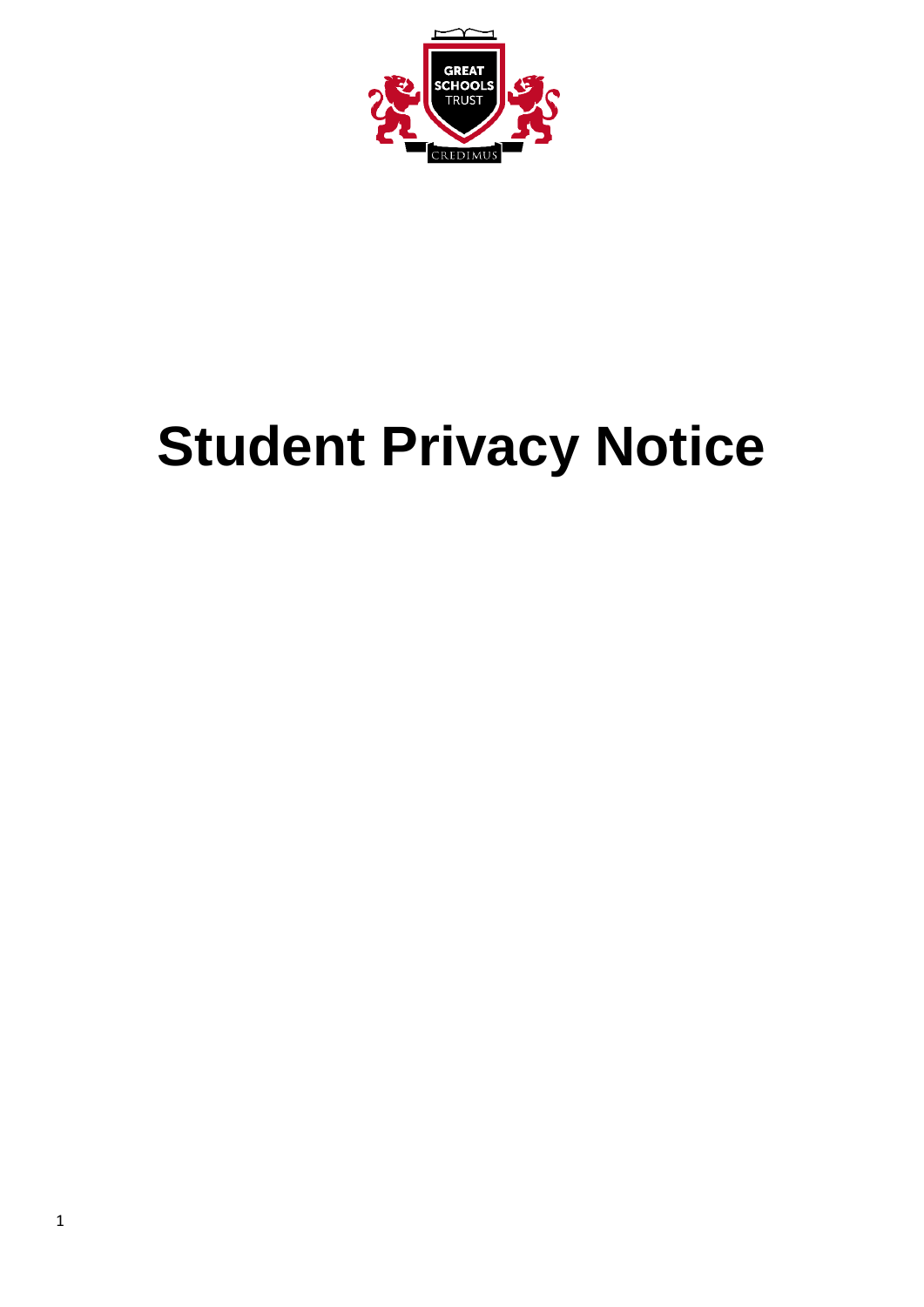# **Introduction**

You have a legal right to be informed about how our trust uses any personal information that we hold about you. To comply with this, we provide a 'privacy notice' to you where we are processing your personal data. **This notice explains how we collect, store and use personal data about pupils at our school, like you.**

The Great Schools Trust (GST) is the 'data controller' for the purposes of data protection law. Our data protection officer is Michelle Jones (see 'Contact us' below).

# **The personal data we hold**

We hold some personal information about you to make sure we can help you learn and look after you at school.

For the same reasons, we get information about you from some other places too – like other schools, the local council and the government.

Personal information that we may collect, use, store and share (when appropriate) about you includes, but is not restricted to:

- your contact details, date of birth, identification documents;
- your test results;
- your attendance records;
- details of any behaviour issues or exclusions;
- safeguarding information; and
- details of any additional support received.

We may also collect, use, store and share (when appropriate) information about your child that falls into "special categories" of more sensitive personal data. This includes, but is not restricted to, information about:

- any medical conditions you have;
- photographs and CCTV images captured in school; and
- your characteristics, such as ethnic background or special educational needs (SEND).

### **Why we use this data**

We use the data listed above to:

- a) get in touch with you and your parents when we need to;
- b) check how you're doing in school and your progress (such as in tests and exams) and to work out whether you or your teachers need any extra help;
- c) to look after your wellbeing and keep you safe;
- d) track how well the school/trust as a whole is performing;
- e) monitor the use of ICT;

#### **Automated decision making and profiling**

We don't currently put your personal information through any automated decision making or profiling process. This means we don't make decisions about you using only computers without any human involvement. If this changes in the future, we will update this notice in order to explain the processing to you, including your right to object to it.

## **Our lawful basis for using this data**

We will only collect and use your information when the law allows us to. We need to establish a 'lawful basis' to do this. Our lawful bases for processing your personal information for the reasons listed in section 3 above are:

For the purposes of a, b, c, d and e from section 3 above, in accordance with the '**public interest**' basis – we need to process data to fulfil our statutory function as a school.

For the purposes of c from section 3 above, in accordance with the '**legal obligation'** basis – we need to process data to meet our responsibilities under law.

Where you've provided us with consent to use your information, you may take back this consent at any time. We'll make this clear when requesting your consent, and explain how you'd go about withdrawing consent if you want to.

#### **Our basis for using special category data**

For 'special category' data (more sensitive personal information), we only collect and use it when we have both a lawful basis, as set out above, and one of the following conditions for processing as set out in data protection law:

- we have obtained your explicit consent to use your information in a certain way;
- we need to use your information under employment, social security or social protection law;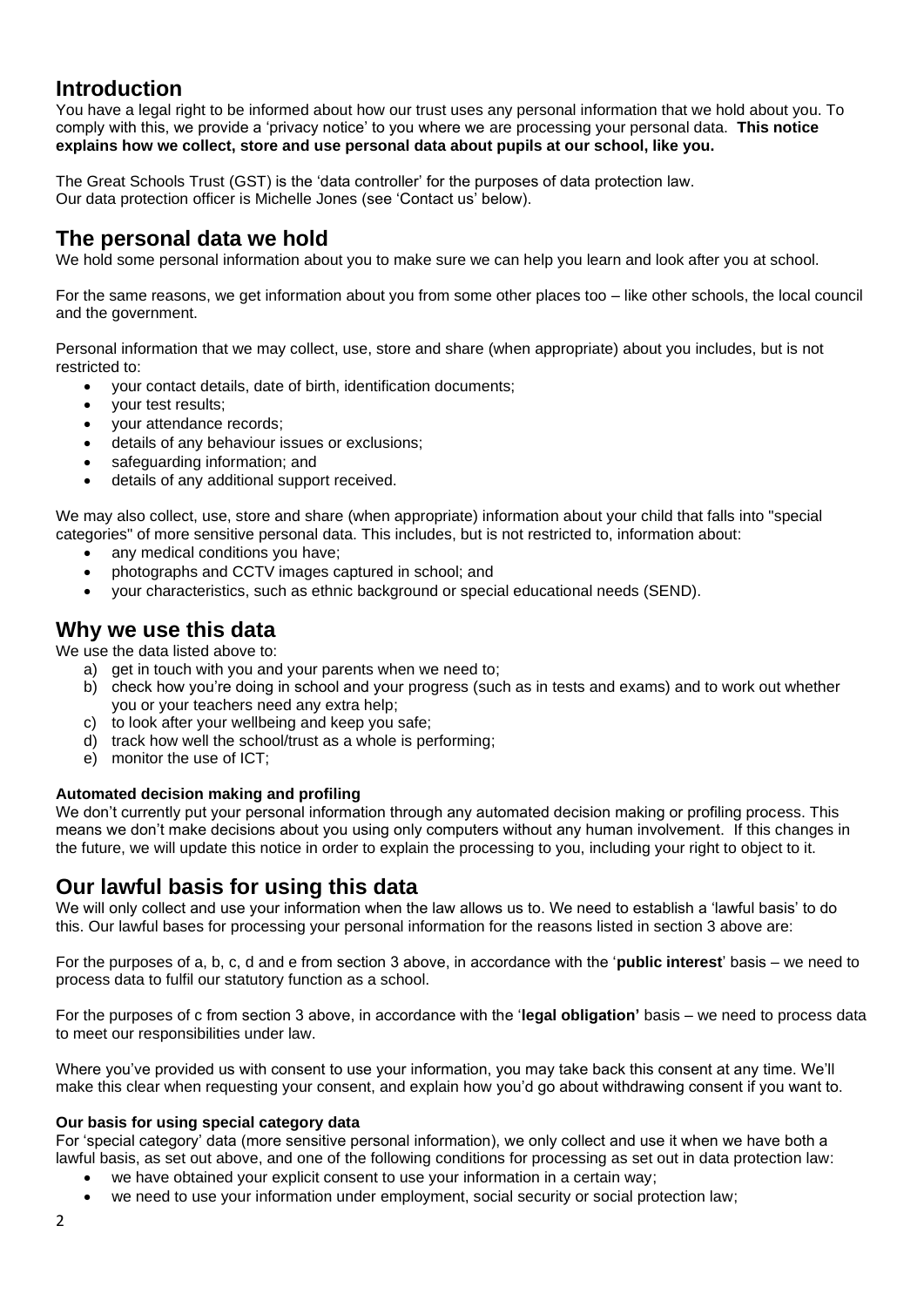- we need to protect an individual's vital interests (i.e. protect your life or someone else's life), in situations where you're physically or legally incapable of giving consent;
- the information has already been made obviously public by you;
- we need to use it to make or defend against legal claims;
- we need to use it for reasons of substantial public interest as defined in legislation;
- we need to use it for health or social care purposes, and it's used by, or under the direction of, a professional obliged to confidentiality under law;
- we need to use it for public health reasons, and it's used by, or under the direction of, a professional obliged to confidentiality under law;
- we need to use it for archiving purposes, scientific or historical research purposes, or for statistical purposes, and the use is in the public interest.

For criminal offence data, we will only collect and use it when we have both a lawful basis, as set out above, and a condition for processing as set out in data protection law. Conditions include:

- we have obtained your consent to use it in a specific way;
- we need to protect an individual's vital interests (i.e. protect your life or someone else's life), in situations where you're physically or legally incapable of giving consent;
- the data concerned has already been made obviously public by you;
- we need to use it as part of legal proceedings, to obtain legal advice, or to make or defend against legal claims;
- we need to process it for reasons of substantial public interest as defined in legislation.

## **Collecting this data**

While most of information we collect about you is mandatory, there is some information that can be provided voluntarily.

Whenever we want to collect information from you, we make it clear if you have to give us this information (and if so, what the possible consequences are of not doing that), or if you have a choice.

Most of the data we hold about you will come from you, but we may also hold data about you from:

- local authorities;
- previous schools/trusts attended;
- government departments or agencies; and
- police forces, courts, tribunals.

## **How we store this data**

We keep personal information about you while you're attending our school. We may also keep it beyond your attendance at our school if this is necessary.

Personal data relating to GST pupils is stored in line with the GST Data Protection and Privacy Policy.

We have put in place appropriate security measures to prevent your personal information from being accidentally lost, used or accessed in an unauthorised way, altered or disclosed.

We will dispose of your personal data securely when we no longer need it.

## **Who we share data with**

We do not share information about you with any third party without your consent unless the law and our policies allow us to do so.

Where it is legally required, or necessary (and it complies with data protection law), we may share personal information about you with:

- our local authority to meet our legal obligations to share certain information with it, such as safeguarding concerns and information about exclusions;
- government departments or agencies such as the DfE to meet the statutory duties and legal obligations placed upon us by the Department for Education such as School Census collections under regulation 5 of The Education (Information About Individual Pupils) (England) Regulations 2013;
- our youth support services provider (for pupils aged 13+, see more information below);
- educators and examining bodies;
- our regulator, Ofsted to assess the quality of our services;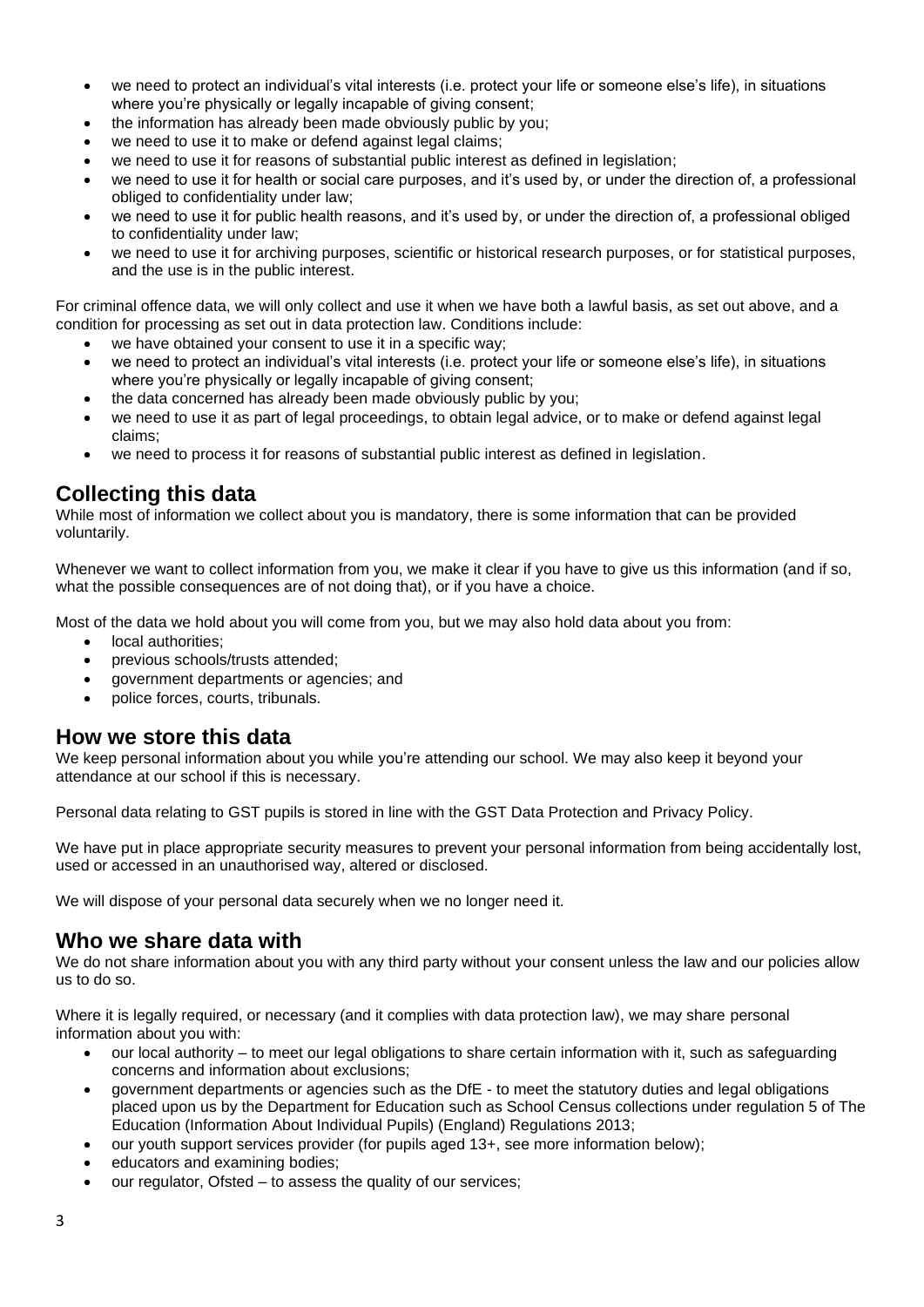- suppliers and service providers (i.e. external catering providers) to enable them to provide the service we have contracted them for;
- financial organisations;
- our auditors:
- the NHS and health authorities;
- security organisations;
- health and social welfare organisations:
- professional advisers and consultants;
- police forces, courts, tribunals; and
- your destination upon leaving one of our schools.

The information that we share with these parties may include the following:

- safeguarding files;
- contact information;
- teaching and learning information including assessments; and
- SEND information.

#### **National Pupil Database**

We are required to provide information about you to the Department for Education (a government department) as part of data collections such as the school census.

Some of this information is then stored in the [National Pupil Database](https://www.gov.uk/government/collections/national-pupil-database) (NPD), which is owned and managed by the Department for Education and provides evidence on school performance to inform research.

The database is held electronically so it can easily be turned into statistics. The information is securely collected from a range of sources including schools, local authorities and exam boards.

The Department for Education may share information from the NPD with third parties, such as other organisations which promote children's education or wellbeing in England. These third parties must agree to strict terms and conditions about how they will use the data.

For more information, see the Department's webpage on [how it collects and shares research data.](https://www.gov.uk/data-protection-how-we-collect-and-share-research-data)

You can also [contact the Department for Education](https://www.gov.uk/contact-dfe) with any further questions about the NPD.

#### **Youth support services – age 13+**

Once you reach the age of 13, we also pass your information to our local authority and/or provider of youth support services as they have responsibilities in relation to the education or training of 13-19 year olds under section 507B of the Education Act 1996. This enables them to provide services to you as follows:

- youth support services; and
- careers advisers.

Your parent or guardian can object to any information in addition to your name, address and date of birth being passed to the local authority or provider of youth support services by informing us. This right is transferred to you once you reach the age of 16.

#### **Youth support services - age 16+**

We will also share certain information about you when you reach the age of 16 with our local authority and/or provider of youth support services as they have responsibilities in relation to the education or training of 13-19 year olds under section 507B of the Education Act 1996. This enables them to provide services as follows:

- post-16 education and training providers;
- youth support services; and
- careers advisers.

Once you reach the age of 16 you can only object to your name, address and date of birth being passed to the local authority or provider of youth support services. You can do this by informing us.

# **Your rights**

#### **How to access personal information that we hold about your child**

You have a right to make a 'Data Subject Access Request' (DSAR) to gain access to personal information that we hold about you.